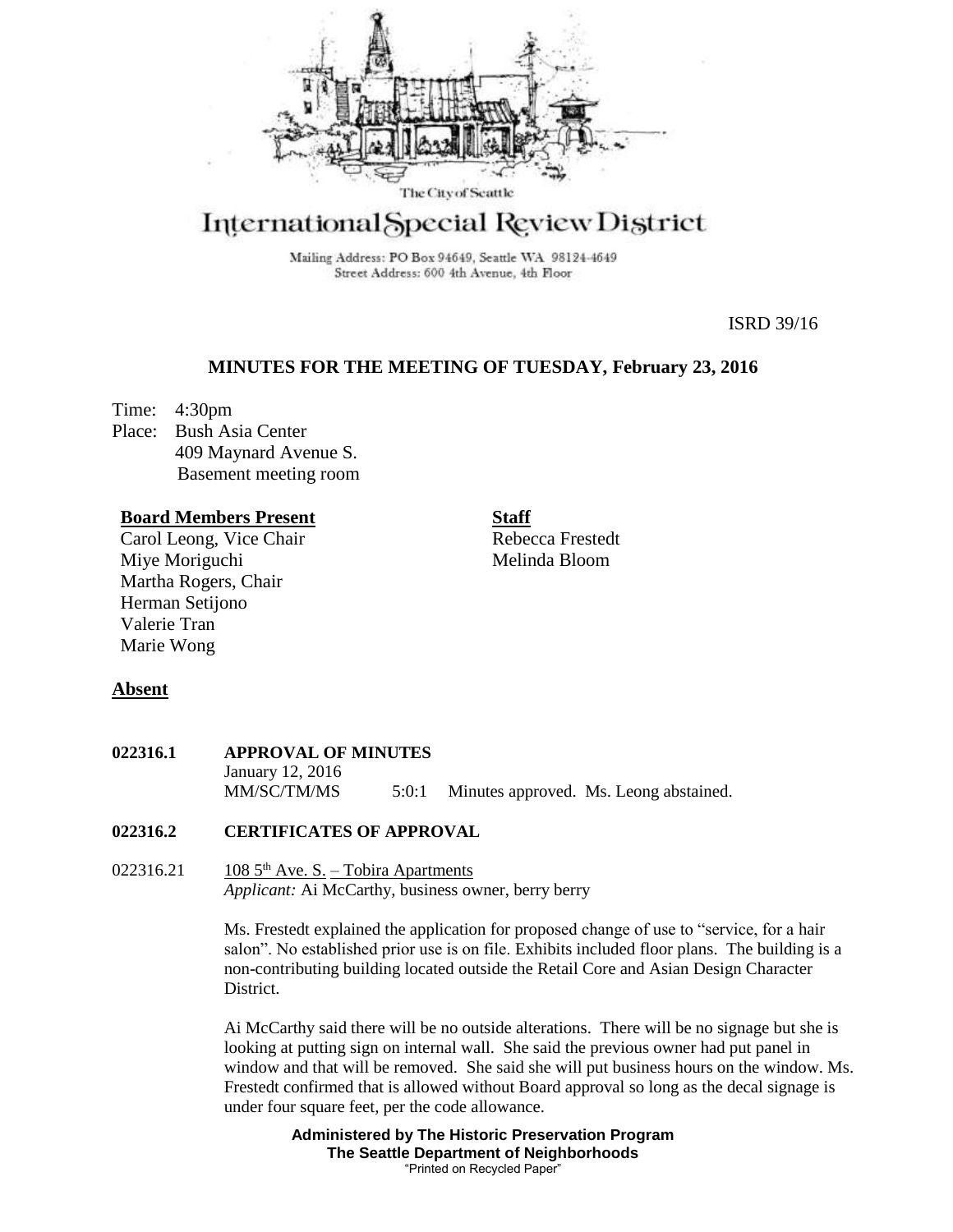Public Comment: There was no public comment.

Ms. Moriguchi said it was a very straightforward application.

Action: I move that the International Special Review District Board recommend approval of a Certificate of Approval for use, as proposed. This action is based on the following:

The Board directs staff to prepare a written recommendation of approval, based on consideration of the application submittal and Board discussion at the February 23, 2016 public meeting, and forward this written recommendation to the Department of Neighborhoods Director.

#### **The proposed work meets the applicable sections of the International Special Review District Ordinance and District Design Guidelines:**

**SMC 23.66.030 – Certificates of approval – Application, review and appeals SMC 23.66.320 – Permitted uses**

MM/SC/HS/CL 6:0:0 Motion carried

022316.22 442 S. Main St. – Hirabayashi Place *Applicant:* Joann Ware, InterimCDA

Mmes. Wong and Tran and Mr. Setijono recused themselves.

Ms. Frestedt explained the application for proposed installation of 1) building signage to be located on the face of the canopy and proposed installation of the following:

- "Illuminating History" and "Man from White River" illuminated glass art panels (each 16"x40") to be installed on the exterior façade.
- A painting by Roger Shimomura "Gordon Hirabayashi, American Patriot" to be located in the entry.
- Basalt pavers and exposed aggregate concrete paving around the building perimeter Phase I. (Phase II, consisting of quotes from Gordon Hirabayashi and commemorative names sandblasted into the pavers, will be submitted for approval at a later date.)

Exhibits included plans, photographs and samples. Ms. Frestedt stated that the building is under construction. It is located outside the Asian Design Character District. The Board recommended a Certificate of Approval for Revisions to paint colors in August 2015. She said Use and Final Design of the new construction was approved in March 2014.

Applicant Comment:

Joann Ware, Interim CDA, explained that they will mount signage over south elevation entry canopy via 12" steel channel; letters are  $8" \times \frac{1}{4}$ " flat cut aluminum dimensional. The sign will be custom painted China Doll White which is used elsewhere on the building. She said the font is Champagne and Limousines which is consistent throughout. The first two Japanese characters are from the family. She went over proposed art: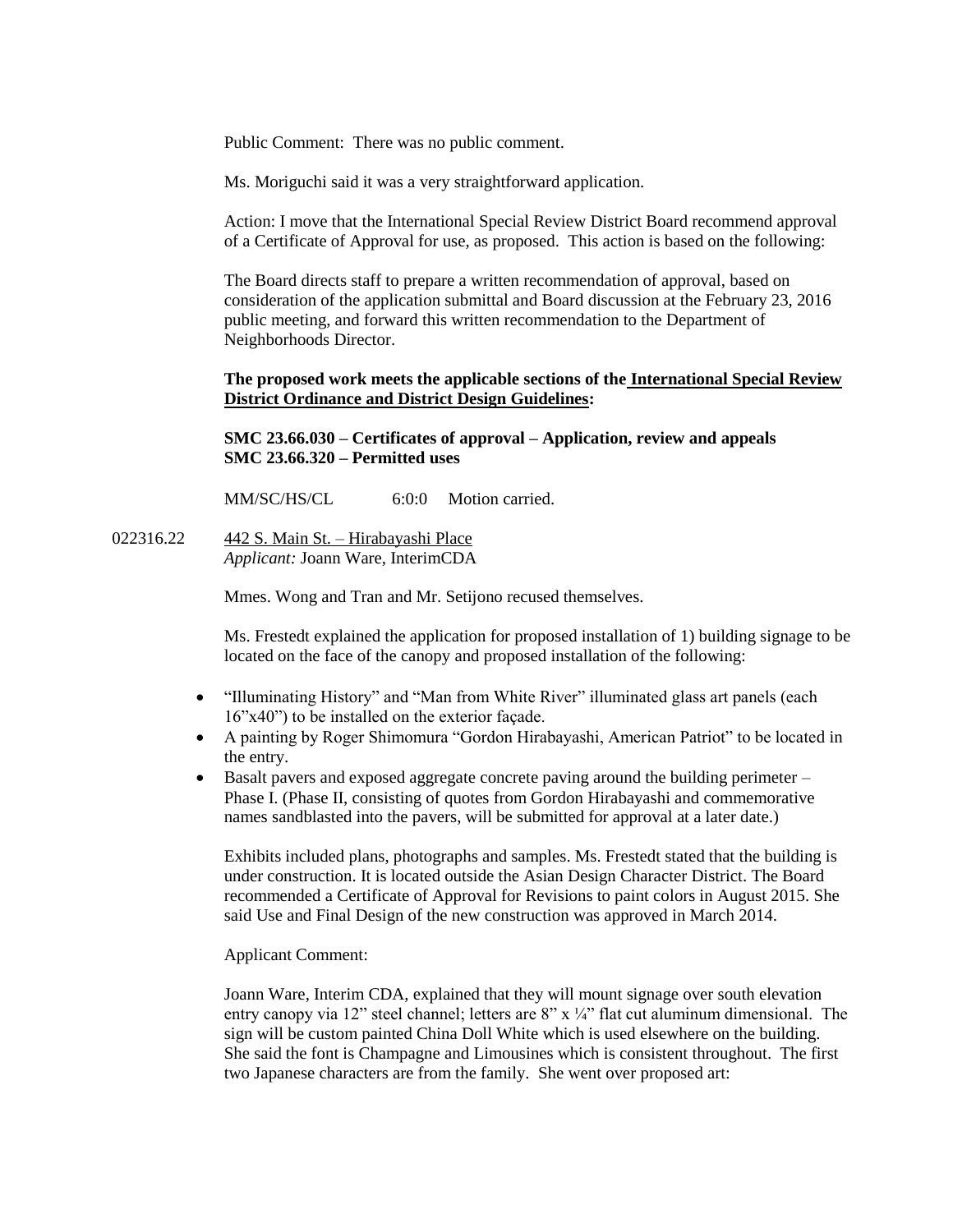"Illuminating History" - The panels reference Hirabayashi's history and puts it into context. She said the panels will be attached to CMU pilasters around the perimeter. There will be seven laminated glass panels, framed with brushed aluminum illuminated from the back by LED light sheet. She said the community committee pulled together the art work. She said that Aki Sogabe and Amy Nikaitani were commissioned for the images.

Ms. Moriguchi asked about illumination.

Ms. Ware said that it will be on a timer and dimmer that will correspond with timing of exterior lights. She said it will be a soft illumination from behind. They will use 4000 Kelvin with the sepia color because 3000K was too yellow. The attachment will be to panel with French cleat.

"Man From White River" - She said the construction type will be the same here – laminated glass on CMU and aligns with the CMU modules. She said the poem is by Larry Matsuda. There will be three separate panels mounted together flanked by narrative.

"American Patriot" - Roger Shimomura was commissioned to do the diptych; the entry has been designed around it. The painting tells the story of Mr. Hirabayashi's childhood, incarceration and legal case. It will be mounted inside and will be inside a temperaturecontrolled cased. The top and bottom will be illuminated by a linear light fixture that will provide a wash of light. Lighting will be on the same timer but it might come on a little earlier than other lights if it is shaded; she said they will test when the building is done.

"In Gordon's Words" Phase I - Linear 2" thick basalt pavers installed within property line inspired by traditional Japanese garden pavers. Each bay corresponds with CMU pilaster so it will follow rhythm above. Under Phase II, not part of this application, Gordon Hirabayashi quotes will be sandblasted in. She said they plan commemoratives that they will sell to raise money.

Public Comment: There was no public comment.

Ms. Moriguchi said it has been thoroughly designed and is an exciting project.

Ms. Frestedt said it is a beautiful way to integrate the character and Asian influence within new construction.

Ms. Ware said the project has been a huge effort by many in the community contributing volunteer time.

Ms. Moriguchi said is shows. All members agreed.

Action: I move that the International Special Review District Board recommend approval of a Certificate of Approval for signage and design, as proposed.

The Board directs staff to prepare a written recommendation of approval based on considering the application submittal and Board discussion at the February 23, 2016 public meeting, and forward this written recommendation to the Department of Neighborhoods Director.

This action is based on the following: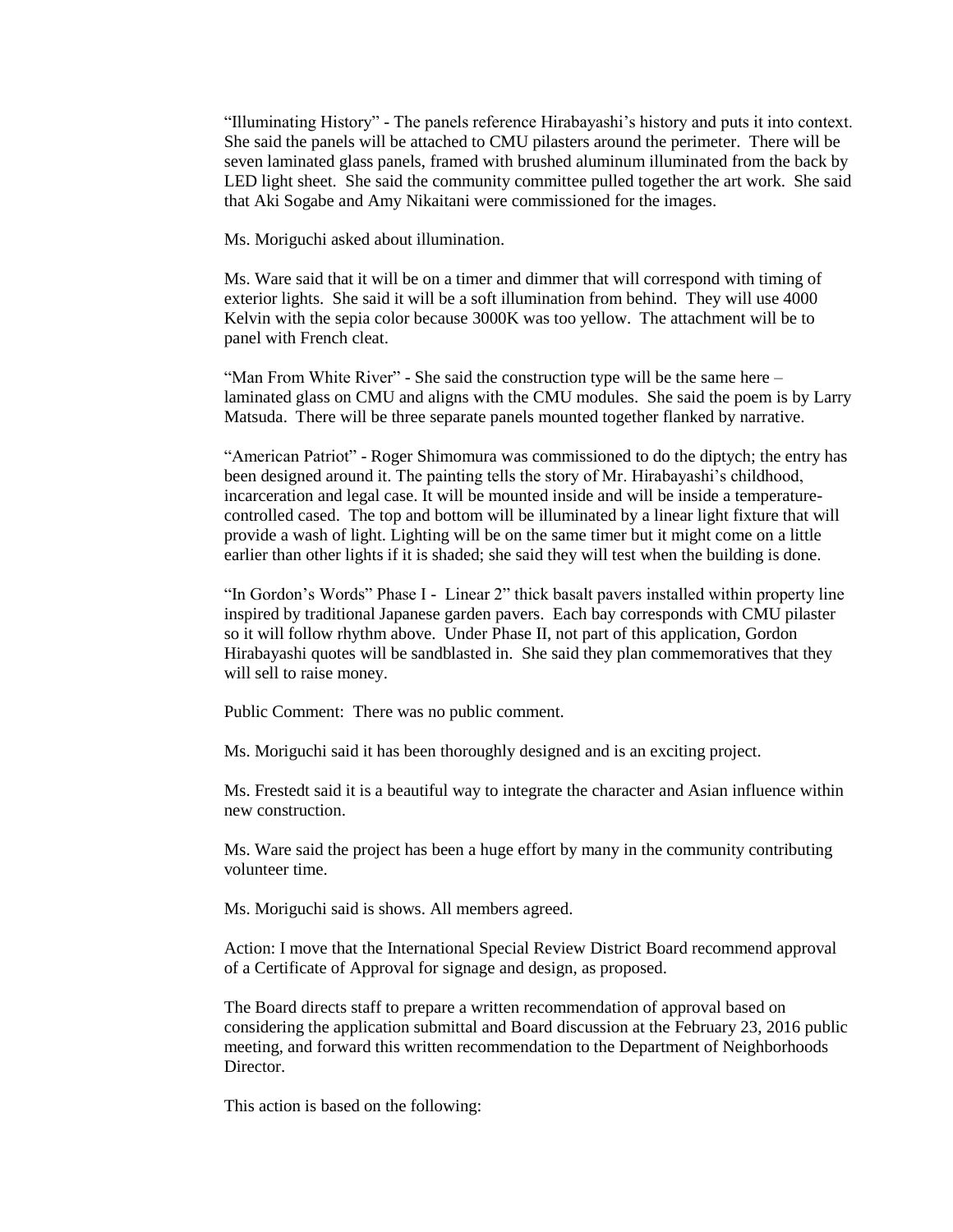**The proposed work meets the applicable sections of the International Special Review District Ordinance and District Design Guidelines:** 

**SMC 23.66.030 – Certificates of approval – Application, review and appeals**

**SMC 23.66.336 – Exterior building finishes**

- **A. General Requirements**
- **C. Exterior Building Design Outside of the Asian Design Character District**

**SMC 23.66.338 – Signs**

**SMC 23.66.224 – Streets and Sidewalks**

**Secretary of the Interior Standard #9 & #10**

MM/SC/CL/TM 3:0:3 Motion carried. Mmes. Wong and Tran and Mr. Setijono recused themselves.

#### **022316.3 GUIDELINE REVISION WORK SESSION**

022316.31 Board review and discussion of proposed guideline revisions. The focus of this session will be the guidelines for Exterior Materials, Detailing and Colors.

> Ms. Frestedt confirmed that the session would review Exterior Materials, Detailing and Paint Colors. She referred to page 14 of the draft.

She said the Guidelines supplement the underlying code; SMC 23.66.336 is proscriptive in Asian Design Character District (ADCD) but provides minimal specific guidance for materials and design outside of the ADCD). She asked the Board to think of new construction and consider guidelines that help to differentiate design in this area from other parts of the city; how can design reflect the character of the district so you know you are in the ISRD.

Mr. Setijono asked if the Board should create separate guidelines for new construction and historic rehabilitation.

Ms. Frestedt said that the current draft has been written to address both new construction and alterations/renovations of existing buildings, but that the Board could expand on it in a later phase.

Ms. Moriguchi said when it had been split into two separate sections it was very repetitive. The fine detail is in the bullet points. She said she liked the idea that they're all grouped together.

There was discussion about the underlying code and the way in which the guidelines reiterate and expand on, but not replace, the provisions of the code (Chapter 23.66). This was followed by a review of the zoning map and the National Register boundary.

Ms. Frestedt explained the development standards associated with the underlying zone. The zones west of I-5 are International District Mixed (IDM) and International District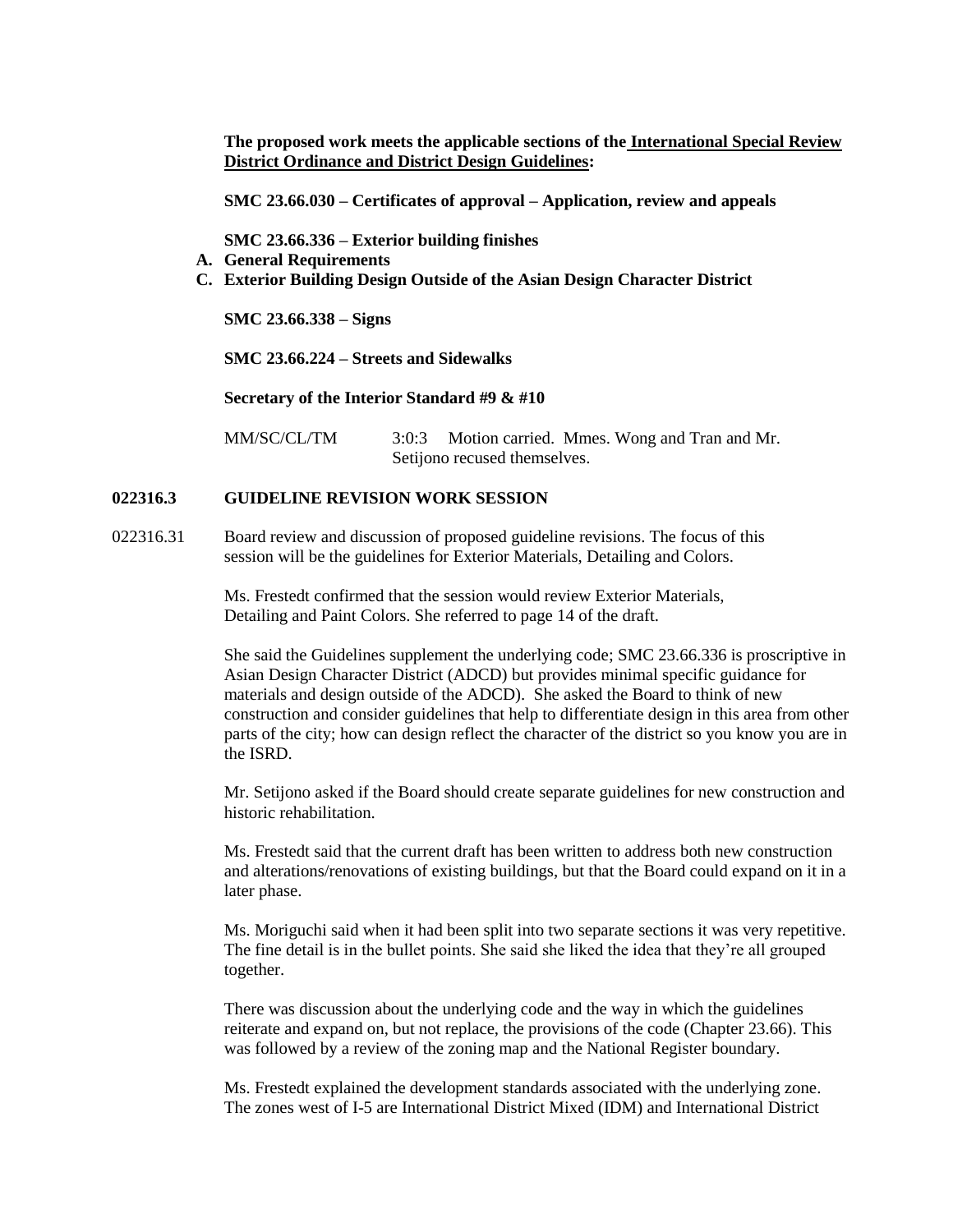Residential (IDR). She said where there is conflict ISRD takes precedence. She explained that the Secretary of the Interior's Standards say little about new construction unless it is an addition. She went on to explain some of the elements addressed in new construction guidelines in other district and municipalities. She said that vinyl windows are prohibited in some cases. She noted use of synthetic or Hardiboard materials and where and when those materials might be appropriate. She said to think about unintended consequences of too much leniency without being overly proscriptive.

Ms. Frestedt said the board has some discretion. The Board can consider an application and say a design doesn't go far enough and can ask how a design responds to the guidelines; board can ask to see studies done that show the neighborhood has been studied.

Ms. Leong: would projects at the edge have to respond to Asian Design Character District?

Ms. Frestedt: can relate through material and color. How does fenestration relate to district? The Board can request presentation of storefront or building studies, etc.

Mr. Martin recommended language that there must be relationship between ground level and above for more cohesiveness with neighborhood. Keep all guidelines together but highlight text specific to Asian Design Character District.

Ms. Moriguchi: make it really clear. Guidelines are for district as a whole; in Asian Design Character District there are specific guidelines.

Ms. Leong said she doesn't know if the differentiation between the National Register District boundary and the Asian Design Character District boundary would be clear to readers. It is confusing. She said we want applicants to think about what is best for district. How do we make this understandable for applicants?

Ms. Moriguchi said most applicants don't read Land Use Code so try to make guidelines user friendly.

Ms. Leong: make sure new buildings complement district.

M. Moriguchi said it's important to remember that board sees project after long period of time working with staff.

Ms. Frestedt encouraged the board to look at pages  $8 \& 9$  and how they set the stage for material discussion. She said new construction outside Asian Design Character District allows the board to consider synthetic materials on a case-by-case basis. She noted the nature of changing technologies.

Ms. Moriguchi referenced the materials section 5d. She said it is about quality of materials because we don't know what technology will be there. There might be different versions of different materials and need to look at how it weathers and ages and that it is not trying to be something that it is not.

Ms. Wong asked about review of use at the ground floor noting that Pike Place Market addresses uses and mix of use and suggested incorporating similar language in the ISRD. She noted the abundance of massage parlors concentrated in a small area. She noted the